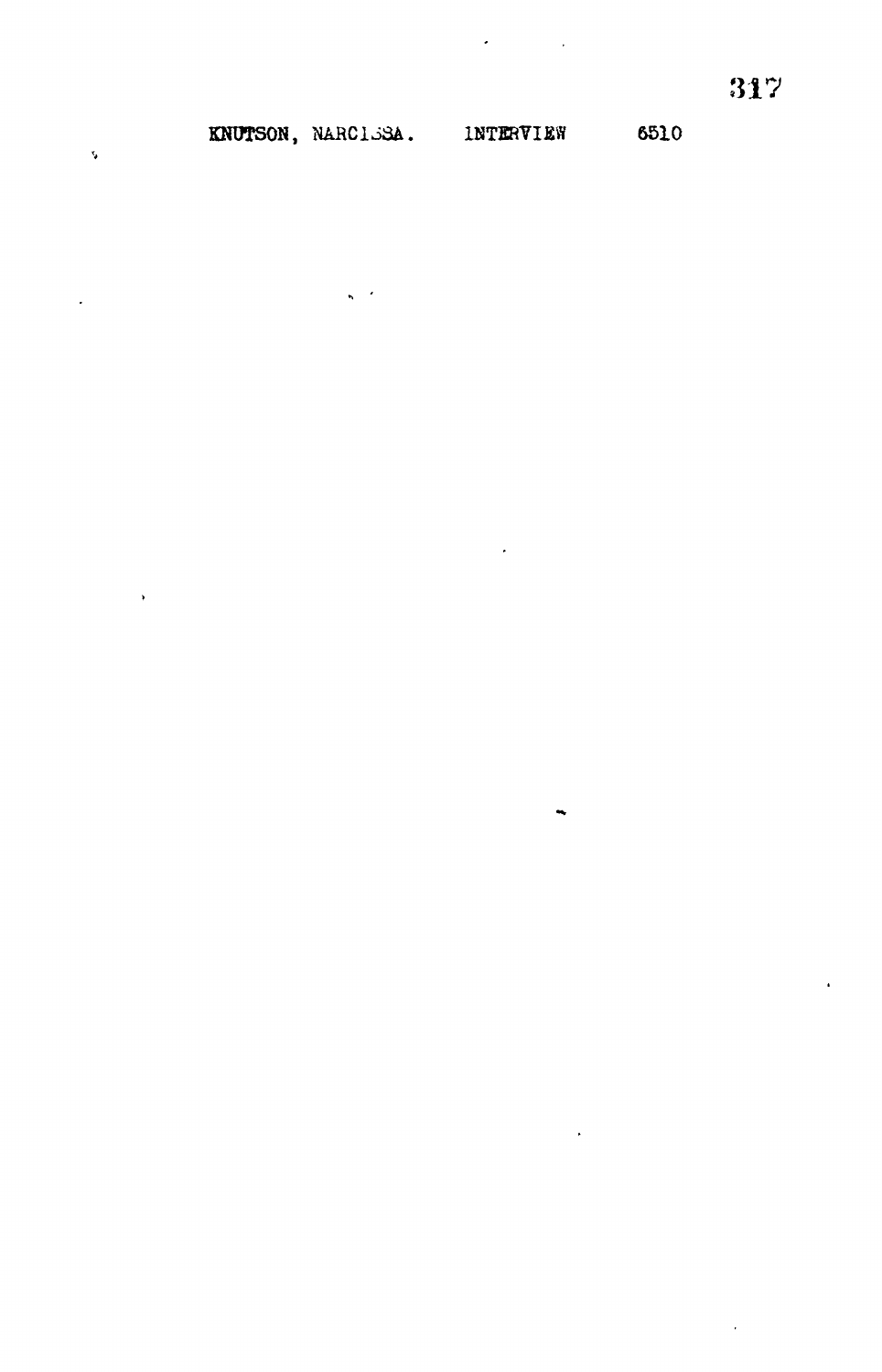| Form $A - (S - 149)$<br>DIOGRAFHY FORM<br>WORKS FROCRESS ADMINISTRATION<br>Indian-Tioneer History Project for Oklahoma<br>6510<br>KNUTUON, NARCISSA. INTERVIEW | 318 |
|----------------------------------------------------------------------------------------------------------------------------------------------------------------|-----|
| $\mathbf{z}_i$                                                                                                                                                 |     |
| Field Worker's name Hazel B. Greene,                                                                                                                           |     |
| This report made on (date) June 23, 1987 . 198.                                                                                                                |     |
|                                                                                                                                                                |     |
| 1. Name Mrs. Narcissa Knutson,                                                                                                                                 |     |
| 2. Post Office Address Spencerville, Gklahoma                                                                                                                  |     |
|                                                                                                                                                                |     |
| 4. DATE OF BIRTH: Month April 17, 1365. Day Year                                                                                                               |     |
| 5. Place of birth hout where Welsen is now.                                                                                                                    |     |
| 6. Name of Father King Ashford Flace of birth Arkansas                                                                                                         |     |
| Other information about father is turied over in Arkansas, just over<br>We line, east of Broken Day.                                                           |     |
| 7. Name of Mother Elizabeth Griggs Place of birth _______                                                                                                      |     |
| Other information about mother $\frac{1}{2}$ Choctew Indian. Is buried in                                                                                      |     |
| Griggs cemetery, about 8 miles north of Soper.                                                                                                                 |     |

k.

Notes or complete narrative by the field worker dealing with the life and story of the person interviewed. Refer to Manual for suggested subjects and questions. Continue on blank sheets if necessary and attach firmly to this form. Number of sheets attached , while the state of sheets attached

*k\*e \<sup>T</sup>* 7->]c uorker: Mrs. Kr.utson has been ncrrifi three tires; first, to Robert Stewart Frezier, who jied in 1911; then, to a Mr. Harmon, ...., conceers secures seems has gone for r visit with his children it 1010. He is buried there. She married J. D. Knutson in 1?23.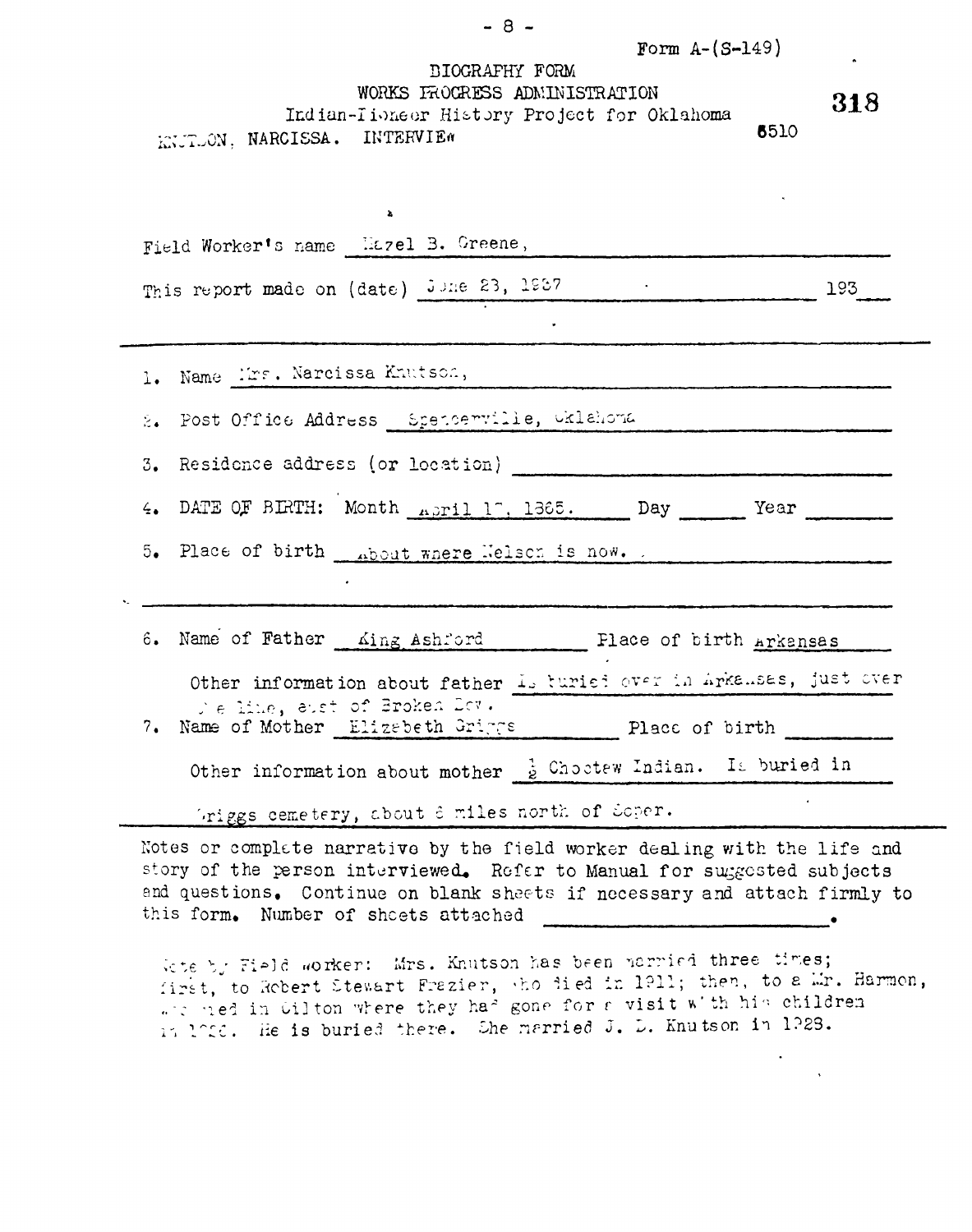## KNUTSON, NARCIECA. INTERVIEW. 6510

Field Worker, Hazel B. Greene, June 28, 1937.

Interview with Mrs. Naroissa Knutson, Spencerville, Oklahoma.

Narcissa Ashford was the deughter of King Ashford and Elizabeth Griggs Ashford. At sixteen she became the fourth wife of Robert Stewart Frazier, full blood Choctew Indian, of about forty years of age. Nercissa was about a quarter breed Choctaw Indian, according to her sister, Jerusha (Theresa) Nelson at Soper. Narcissa was born ebout 12 miles southwest of the present town of Antlers. It must have bean in about where Nelson is now. . Then she and Frazier had been married about a year they moved from Ten mile creek, northwest of Antlers, to old Spencer Academy, into the old building that was always the home for the superintendents.

Down a little way from the house a hundred yards or so was the old Acadamy garden, bordered by bois d'arc to form a hedge. A uniform square of them still outlines the old Academy garden. And now they are giant trees--plenty of them are two feet in diameter. One has a spread at the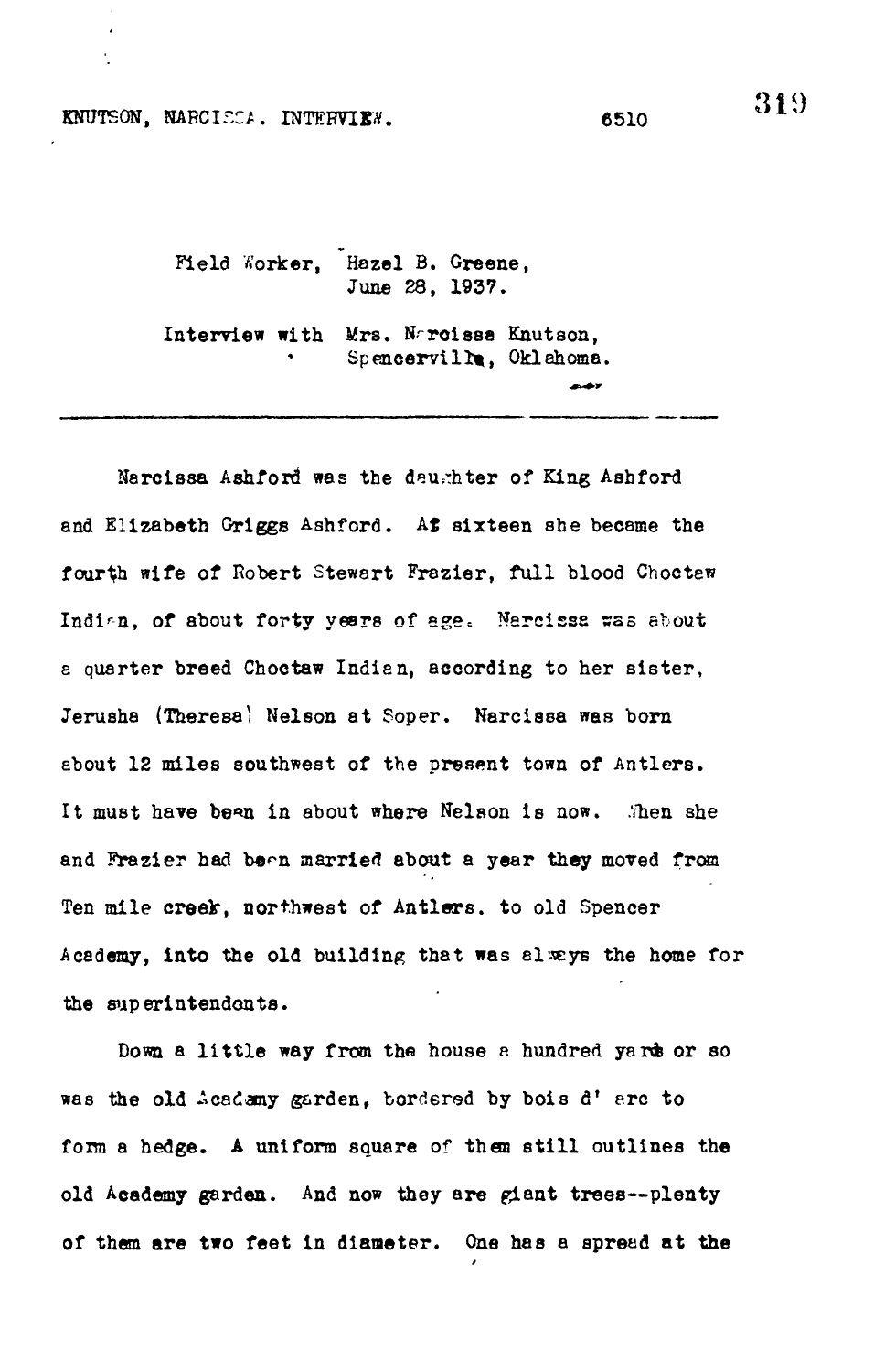$-2-$ 

base of the trunk of at least 10 feet. Inside this square of trees and which was a garden in 1900, Robert Frezier lies in en unmarked grave. Narcissa believes he died in 1911. Not a mark, or 8 mound or stone to show where Robert Frazier sleeps, just level. No sign of a grave. Not even a paling fence around it, stock grazing at will over the ten graves that are there . A tombstone shows thrt Mosella E. Frezier wes born November 14, 1900, and died October 14, 1903. The next tombstone was for a little full blood Choctaw Indian boy. Dennison .Willis, an orphan, who was living at Robert Frazier's and was nearly deed from a congestive chill when the doctor got there after riding over those sand hills fifteen miles horseback. No date on it. He was ten years old. Sam Francier's wife lies next in an unmarked grave. Next is Noah, born December 31, 1879; Bied May 13, 1903. Three tombstones in all. Next, is an infant son of Narcissa and Robert. Noah was Narcissa's stepson. She had three stepchildren. Sam and Reason were the others. Narcissa said there were ten buried there, but I saw no other graves, nor did she tell me who else were buried there.

In 1905, there was a big fine spring of water about a hundred yards down on the branch from those graves. The road

hundred yards .down on the branch from those graves,. The road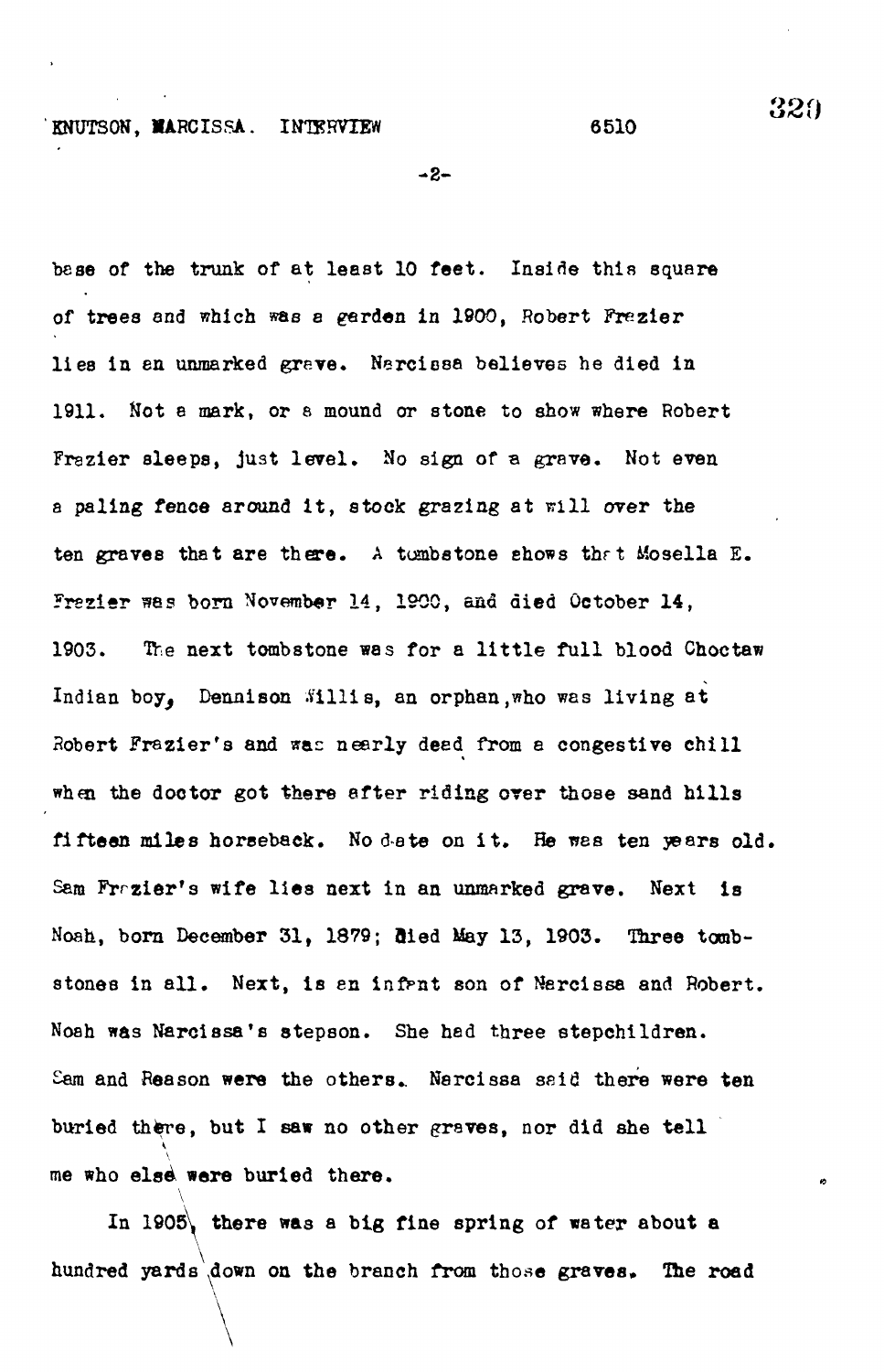KNUTSON, NARCISSA. INTERVIEW.  $\infty$  6510

-3-

aroseed Just below It. Another road leading north from Spencerville pessed this spring. That spring was visited by every passerby and furnished veter for the Academy and the f-milies who resided there. *The* water was fine. Today there i s an old dirty looking barrel sunken in the ground, the top level with the eerth and the water comes about half way up the side of the barrel. The milk trough is covered over with sand. The trough that for years kept the milk and butter icy  $colc$ ; ad the spring branch runs under the ground to the creek bed, which is so filled up that it overflows the spring. One of the finest and most historical springs in the Choctaw Nation going into oblivion! It was mo near the old stage line and military road that drivers stopped there for lunch and to rest and watered their horses and passengers. We used to have to ride down a steep hill to that creek to get our horses into the water. Now it is filled till it is almost level with the spring. Beck across the small pasture the house stood where Narcissa's nine children were born. Only two of the nine are living now. Julius Frazler of Antlers, and Mrs. Maggie Noel of Spencerville. Emma, wife of Jesse ffeel, was buried at Broken Bow; Wilson, illed by a harse, is buried

*O*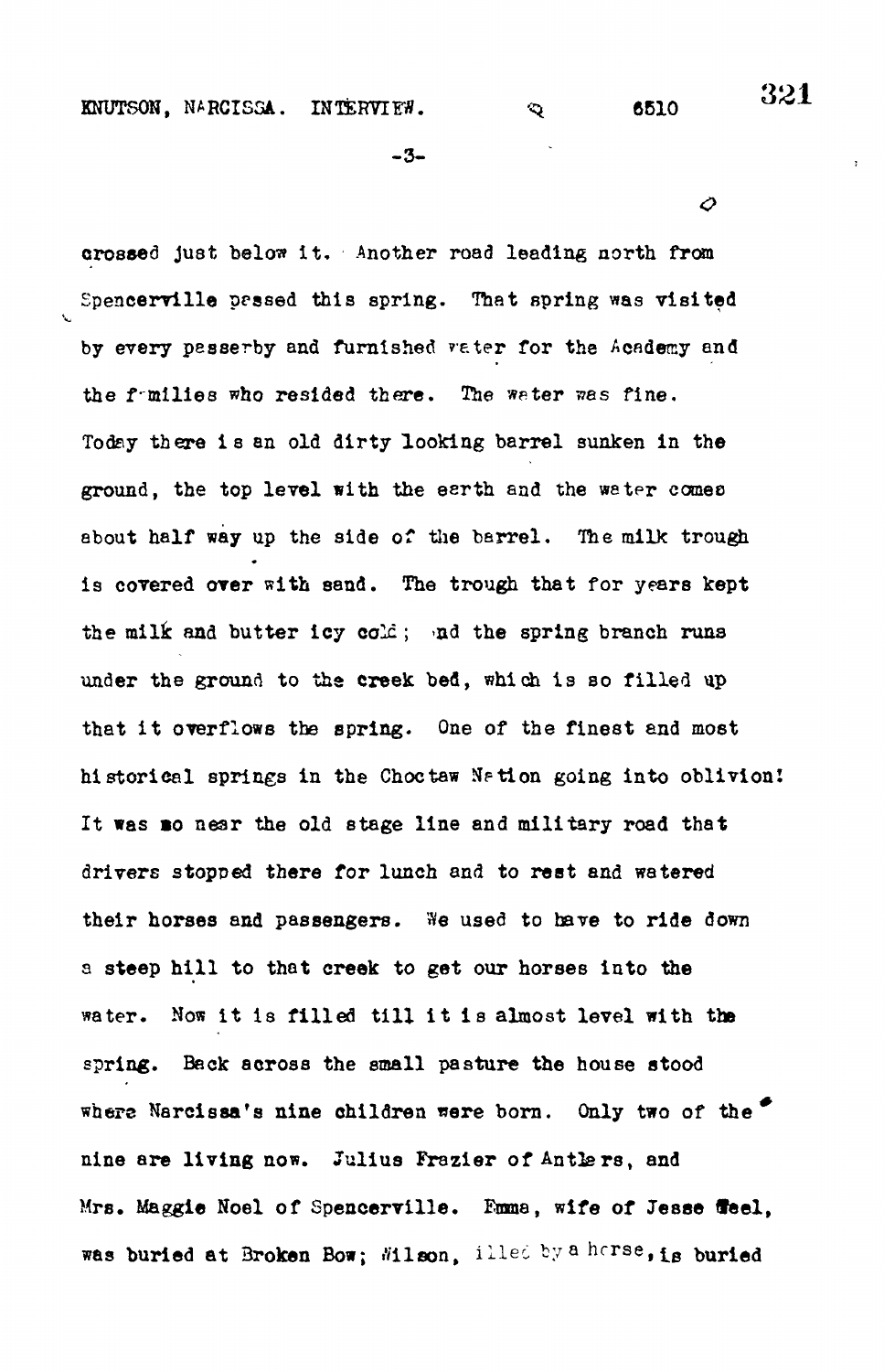ffNUTSON, NABCISSA. INTERVIEW. 6510

322

 $-4-$ 

at Spencerville. Lizzie, wife of George Euchanan of Spencervllle is elso buried there.

There are only heaps of rock and dirt and an occasional hewn sill to show where the old house stood. The chimneys and foundation of that old house were of netive stone and this was always the home of the superintendents. It was of about 18 inch hewn pine logs. A 16  $x$  16 foot room on either side of a 12 foot hall were in front. A stairway in the hall led to two rooms above. A shed room of boxing plenk was back of the east room and two boxed rooms making a dining room and kitchen were back of the west room. Freziers used them for dining room am kitchen, but the Beademy kitchen was of log and off a little way. The small-paned glass windows had wooden shutters, like doors, on wooden hinges, pivot style. The doors were put together with wooden pegs. Eight of those doors are in the present home of Nercissa. A storm blew the top off of that log house and Narcissa had it made into just a story and a half when she had it re-roofed. She was upstairs trying to get those old shutters closed when the stomm took the- top off. Took off a lot of the logs, too. She went down to find her two little children nearly drowned in the bed, so much water had rained in and she had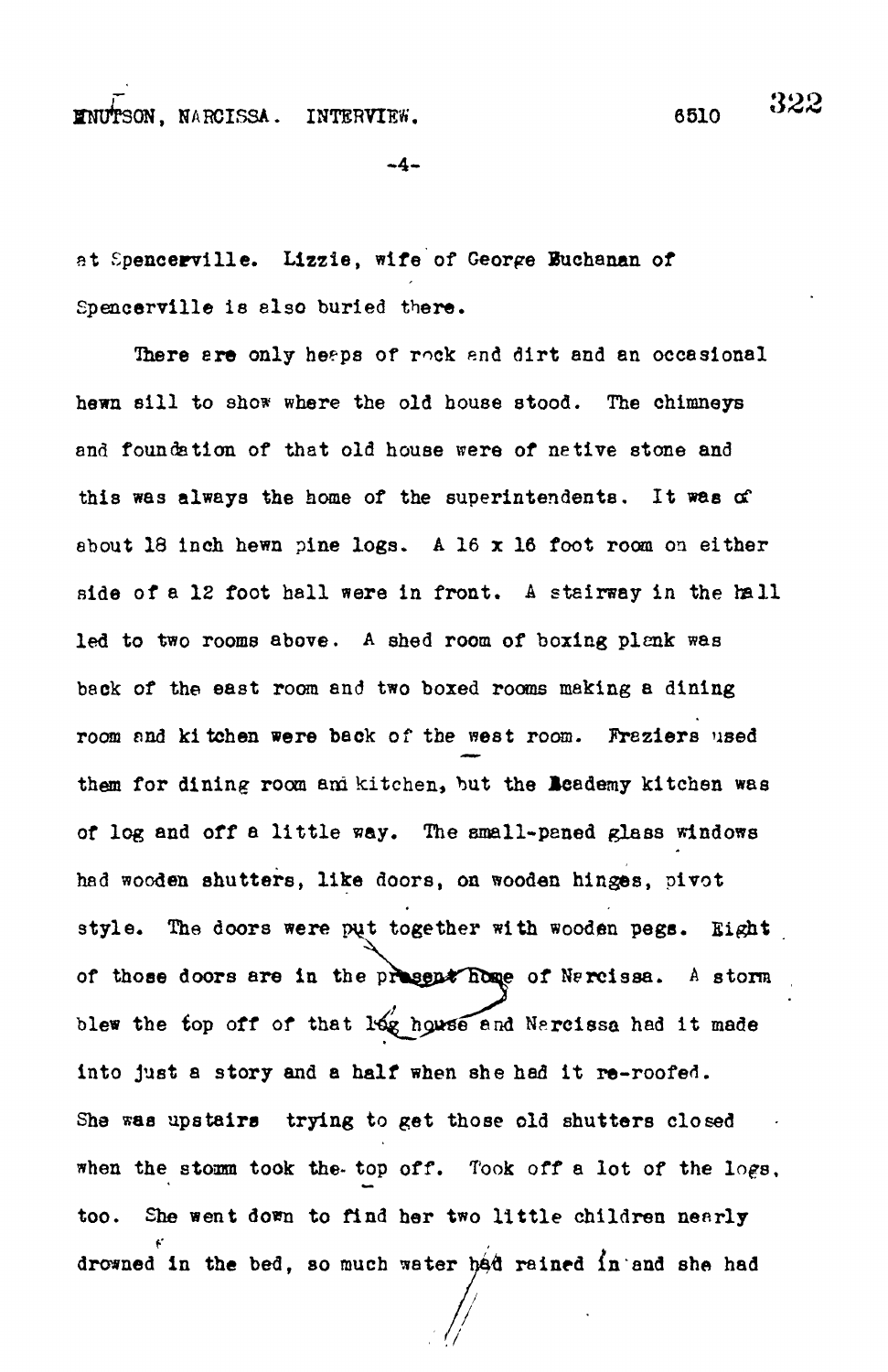å

**3>**

to bore holes in the floor to let the water out.

(She offered me a picture of that old house to heve copied but I hadn't a quarter to have it done with. She said she would loen it to nobody but me because of our long standing friendship. It dates beck to November of 1900. Ghen I went out there with my doctor-father to visit them at the request of a white girl, Miss Jessie Hower, of Buck Indian Territory, who had not seen a white girl since she had gone up there to teach, September 1st end they reelly made me welcome. - Field Aorker)

Narcissa built another house about 25 years ago, some hundred yards from the old log one. She used a lot of the old plank out of the old one and eight, I believe, of the old pegged doors. One of the old window shutters serves for  $\hat{\mathbf{r}}$ , cover for a milk trough. The pine planks in that old house and the other old buildings are of lot heavier pine then that which grows here. Pieces exactly the seme size will weigh more. It may be possible that it was grown where the pine is richer in resin that it is here, and probably shipped in here.

Now back to the pasture. There is an old excavation of perhaps 20 *x* 30 feet, walled up with stone. It was the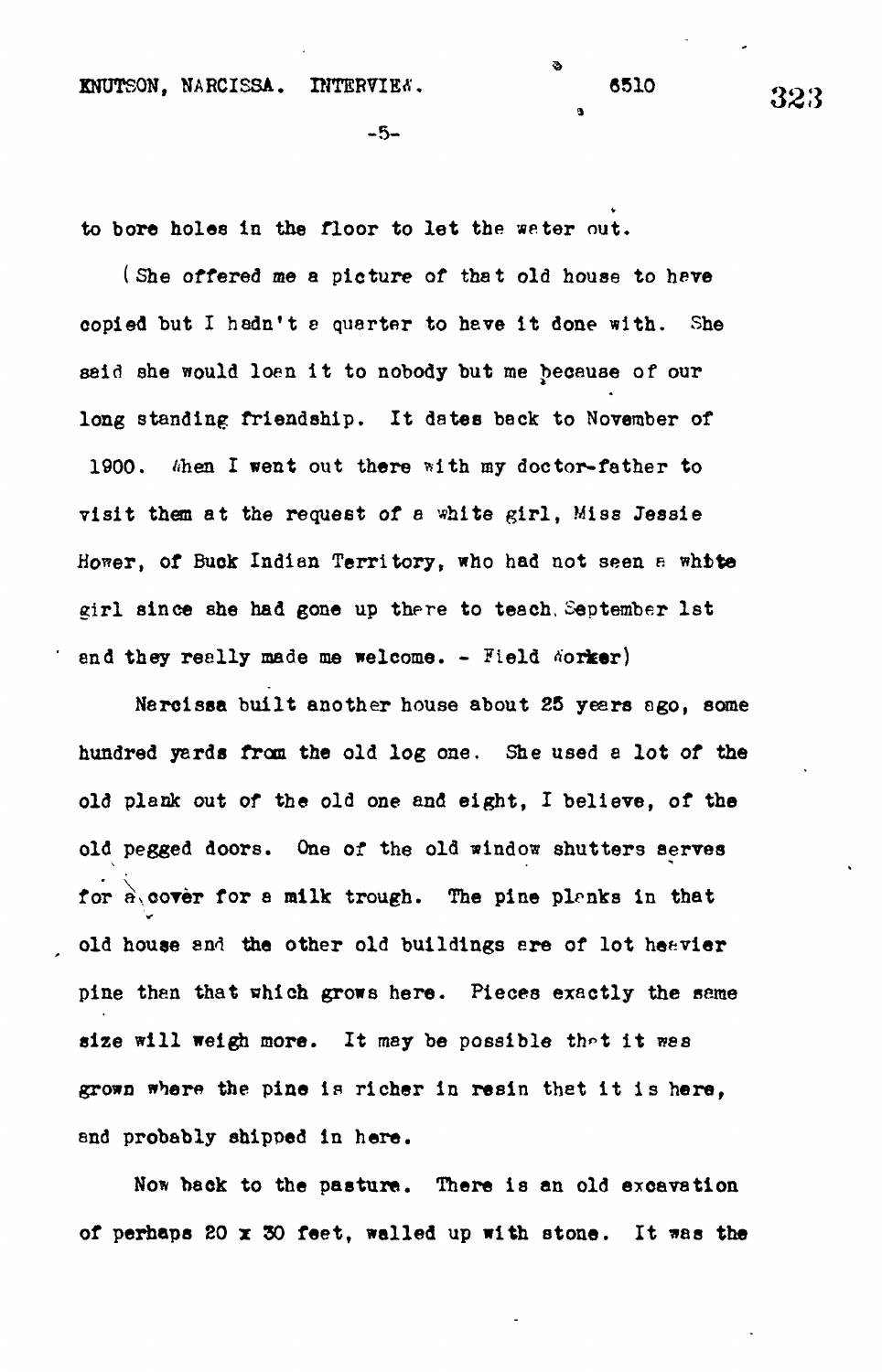## KNUTEON, NARCISSA. INTERVIEW. 6510

-6-

cellar under the old kitchen, a one-room, log structure which was still standing in 1882 off just a few steps from the superintendent's home and was kitchen for the whole academy. It stood between the big house and the  $-wo$ -story donmitory, which was standing as late as 1905 and was being used for church, Sunday School, and school then. The stairways were on the outside, andthe rooms of the old dormitory were plastered. Narcissa said when she moved there in 1382, there were five two-story buildings standing and the plank wash house, smoke house, end store house. The logs that came out of the old house were so well preserved that  $\ddot{\theta}$ . E. Schooler is using a lot of them in building his cabin on Schooler Lake about 3 miles south of Sp-ncerville. He is also using a lot of the old chimney rock in his chimney.

Out behind the old kitchen was an ash hopper with a big iron pot under it to catch the lye as it dripped from the aahes. That pot sits in her yard today. The edges are chipoed but it will hold 25 gallons yet. That old pot belonged to the academy and she estimates the age of it to be a hundred years, just from what she was told when she first went there in 1382. The old academy was supposed

324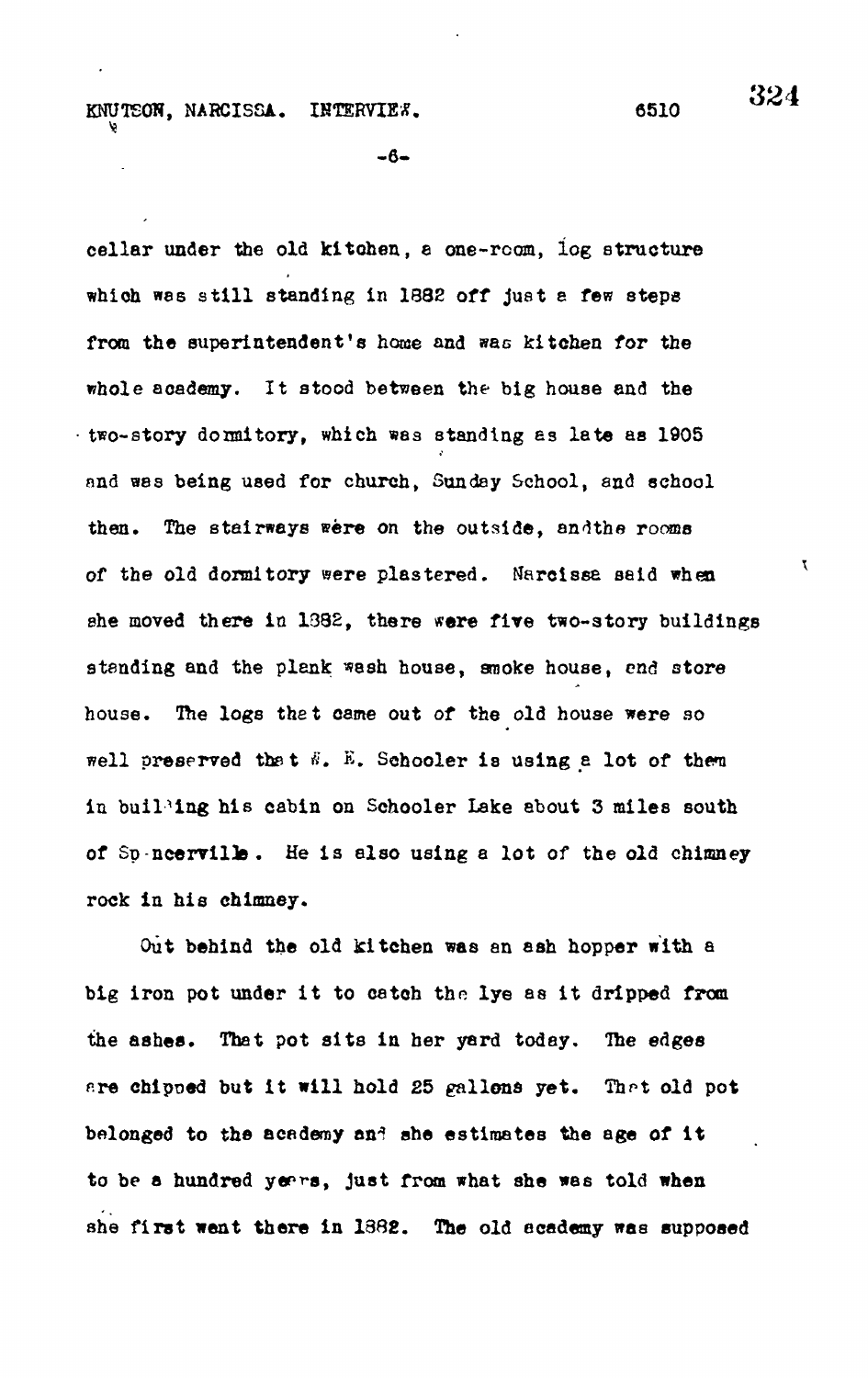**KNUTSON, NAHCISSA. INTERVIEW. 6510/**

**- 7 -**

to heve been built in 1847 or thereabouts. One of those old **pegged doors In Harclssa's home has the original lock and brass knobs. One has an iron latch of the variety to be** pulled up with a string from inside. She has one of the **old school desks, end one of the mantels<sup>1</sup> , carved with initials and uumbers. "No. 13. That's what, I sn»," carved in Choc taw, is on that mantel.**

**The old military road and stage line goes past her gate , within three stepa. In th^t old road, and grown up since i t was used, are. three giant trees that mark the passage of time; one slack jack, one red oak and one black gum. That road was the freight and stage line from Fort Smith past ?ort Towson to Jefferson boat landing on Red River, between what is now McCurtein County in Oklahoma and Marlon County in Texas. Fort 3aith was the court town for the Indicn Territory, and lots of people traveled that road on their way to court. Once a party of men were returning from court at Fort Smith when one of them died on the road, and they just stopped long enough to pey the Frs2iers \$5.00 to bury hia in that old Spencer graveyard.' They did not even tal l his nemo or where he belonged. Nothing. Mrs. Frailer owned that plot so they buried him in an unmarked grave.**

-325

 $\cdot f$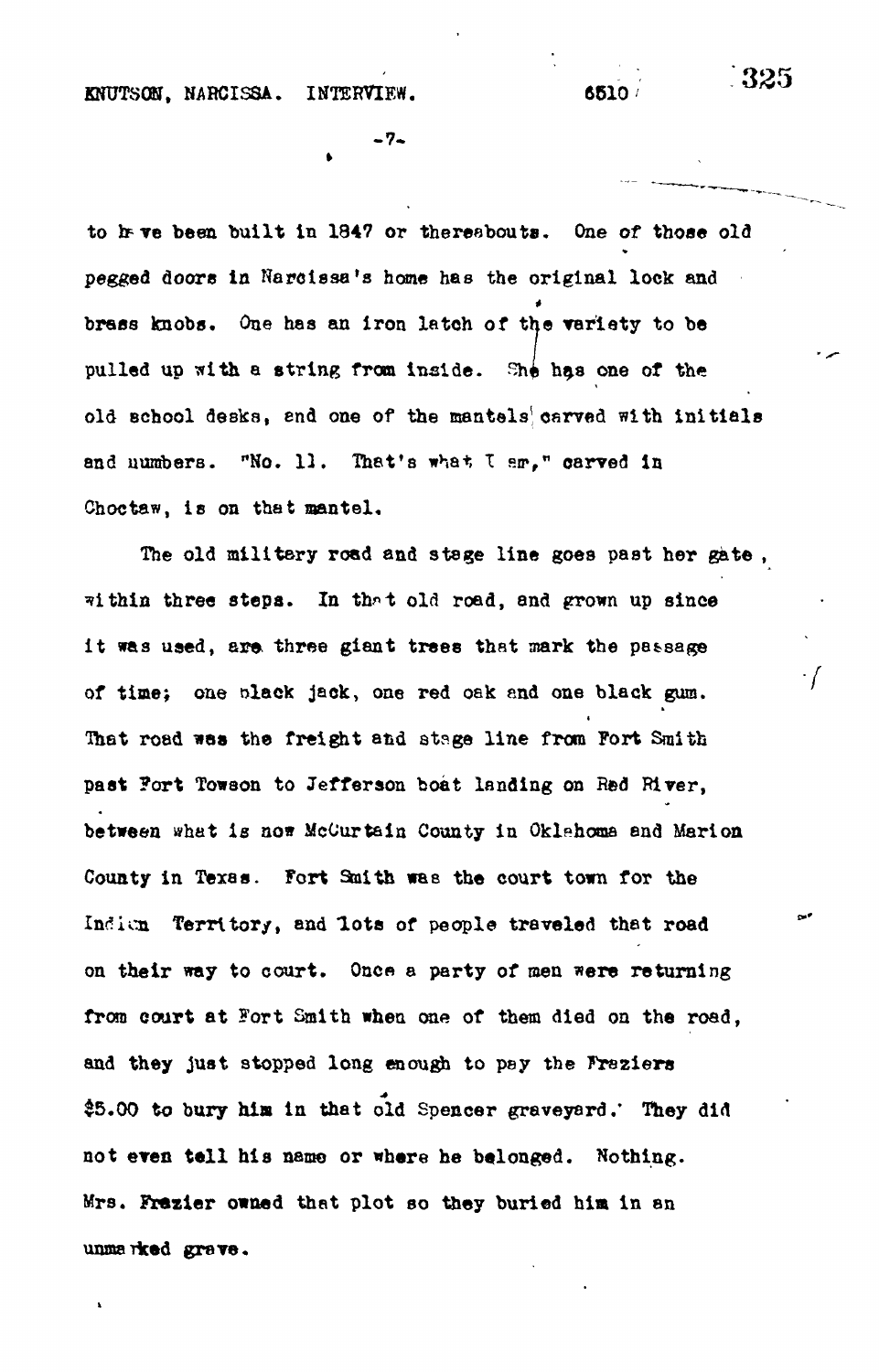KNUTSON, NARCISSA. INTERVIEW. (5510)

-9-

**In about February or Merch, 1904, a party of hunters were OTer on Frazier creek when one of them was stricken with nose-bleed. They took him to the honje of Pete Williams, just north of the forks** *Ot* **Frazier creek and left him. He bled to death, end was about the last one to be buried in** that old Spancer burial plot. His name was Don Whittle, **find he was from Texas. His neme \*as carved upon a tree,** but some one cut the tree down long ago. He lies in an **unmarked grave. Mr. Knutscn could possibly locate thet** grave if the place were cleared of undergrowth.

In the spring of 1903 two small-sons of Jim Dunn were **drowned in a creek up near Spencerville and were buried** in one grave in that cemetery.

One superintendent, by the name of Johnson, or lled his **two sons to his bedside when he came to die and admonished them to live upright, honest lives. He talked to them about 30 minutes and asked that they bury him without any services of any kind, no song,no prayer, nor words, and said that he wanted no tombstone. He wanted to be buried in the littl e Academy cemetery beside "his boys," as he called** those students who had been buried there. He also wanted one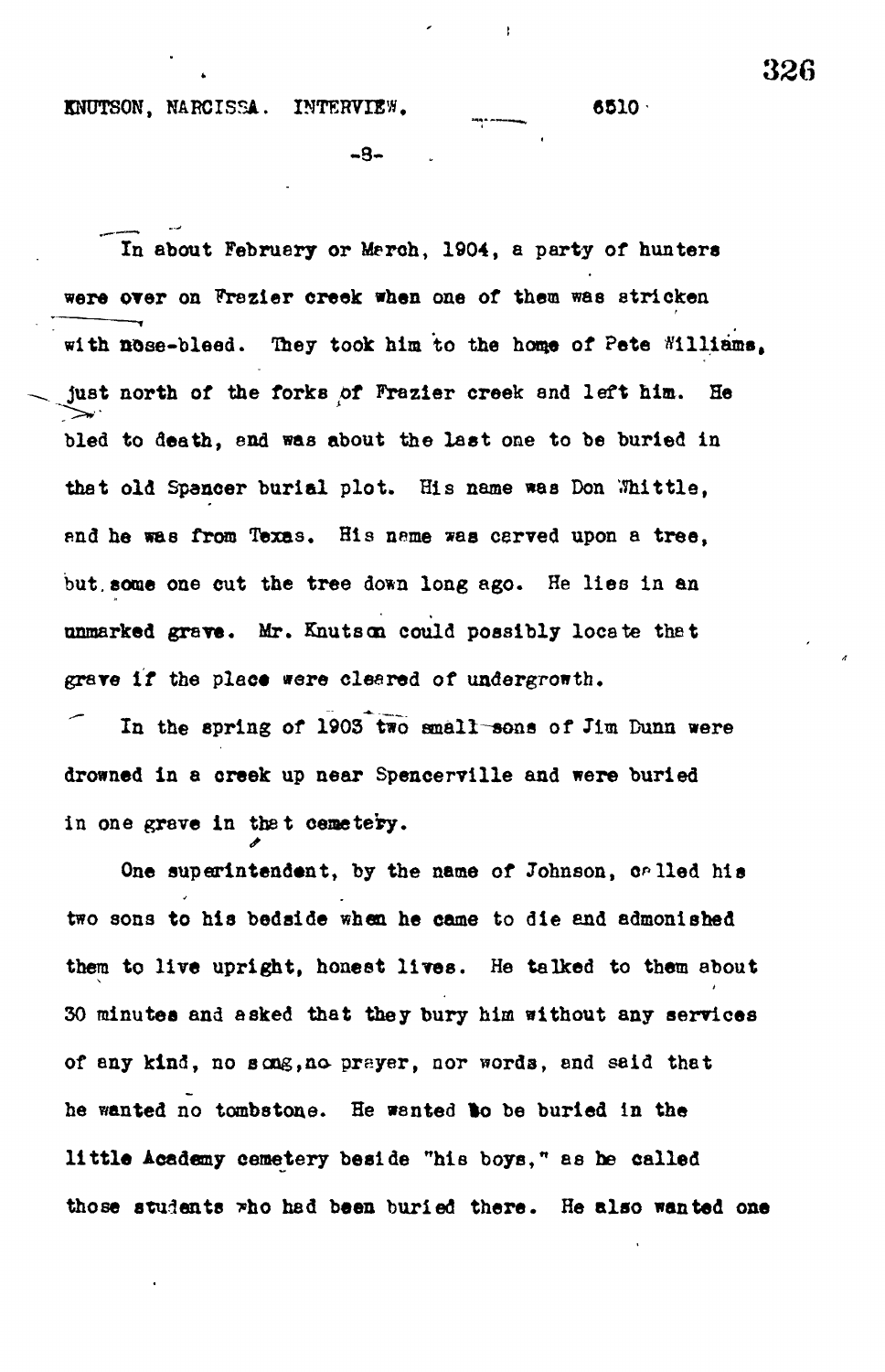## **KNUTSON, NARCISSA. INTERVIEW.** 6510

-9-

**Thompson Ohio, a full blood Inaien, to make hie coffin.** Ohio made it. They buried him there and walled his grave with rocks and at each corner they set a 6 inch, hewed cedar **post.**

**Ihose two Johnson boys returned about ten years ago, grey haired men, to see the old place egain and visit their** father's grave, A huge post oak had grown close in beside **thet rock walled grave. They offered Mrs. Knutson money** to let the tree stand there always. She refused the money but agreed to let the tree stand. That was in the Fall, **the next Spring a storm uprotted that tree and tore up thet rock well in the grave. Ihe roots of thet tree had worked under the rocks.**

**Another superintendent was named Robe. A son and a** daughter returned a few years ago, looking the place over. **Ihe daughter said she taught in the academy when she was young. The son told of the cook one day telling hint that a coon was in the woodpile. He got the dogs after i t snd it ran up a tree, but fell out on him. Then there was a wild scramble to get the dogs and coon both off. Robe** is buried in the academy cemetery.

 $\lambda_{K_{\rm{obs}}}$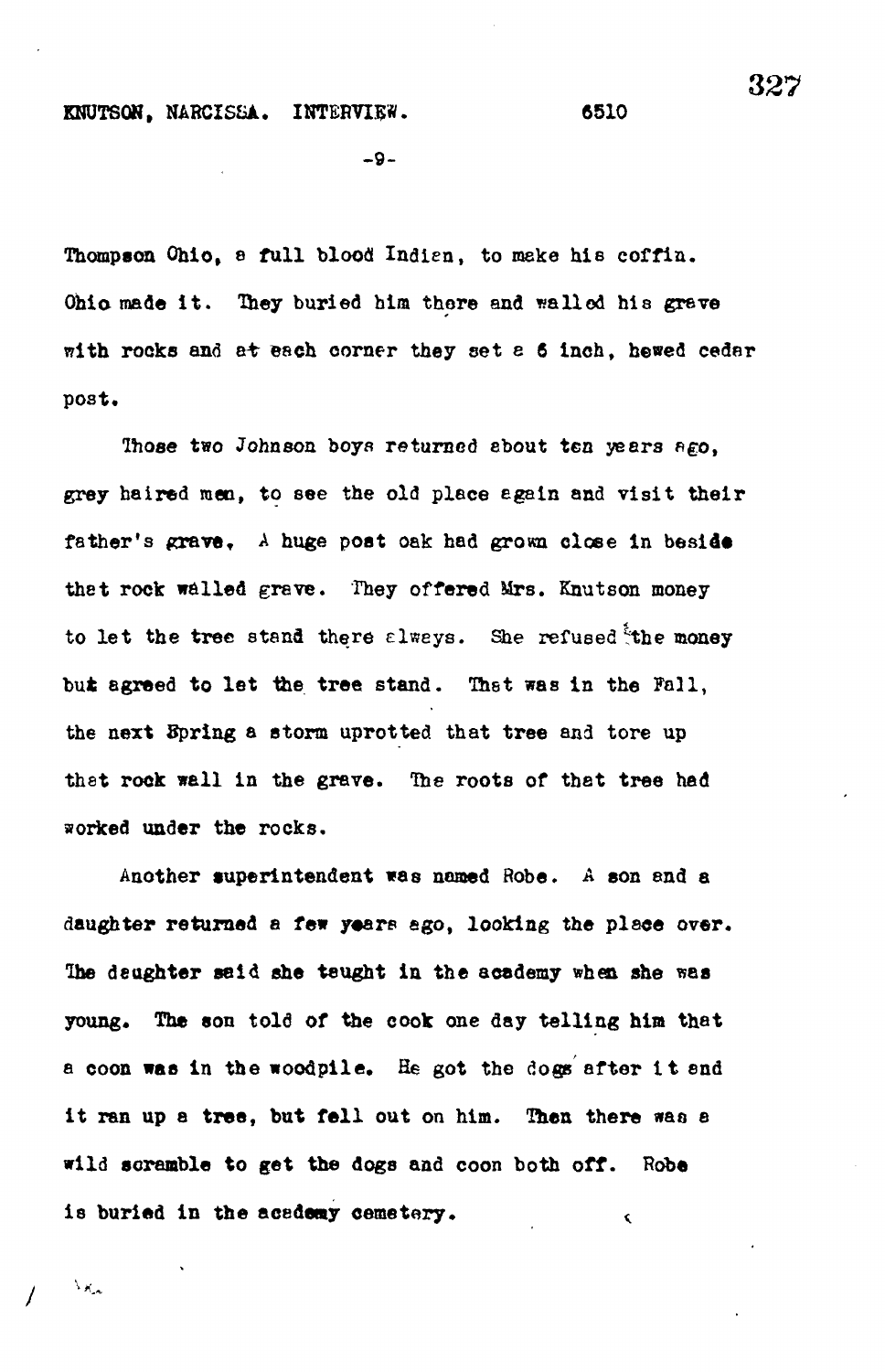KNUTSON, NARCISSA. INTERVIEW. 6510

-10-

One woman was buried in two strap slippers. Rabbits burrowed in the graves and dogs dug out both of her slippers when they were digging after the rabbits.

Mrs. Knutson, present owner of the ground . would like to see thet cemetery properly cared for so thr-t the graves would not be desecrated in that manner. Two or three years  $f$ go, some interested persons from Hugo,  $\#$ . E. Schooler, T. W. Hunter and others, cleaned the place off and repaired T. *a.* Hunter and others, cleaned the place off ana repaired the tombstones. Some had been broken in many pieces.

for two persons, who, the inscription shows, died one month apart to the day. Mother and son.

the tombstones. Some had been broken in many pieces.

A rough, merble upright slab shows that a child was  $\mathcal{A} = \mathcal{A} \cup \mathcal{A}$  , we child was the t e child was the t e child was the t e child was the t e child was the t e child was the t e child was the t e child was the t e child was the t e child was the t e child was th

Some stones were there with not a thing on them. Some stones were there with not a thing on them. No date or anything.

Mrs. Knutson owns a copy of the Laws of the Choctaw Nation, revised and collated to October, '1867 from 1834. It contains the Constitution of the Choctaw Nation, also the Treaty of 1855, between the United States an' the Choctaws and Chickasaws. Also the treaty of 1866, when Andrew Johnson was President of the United S<sub>t</sub>ates.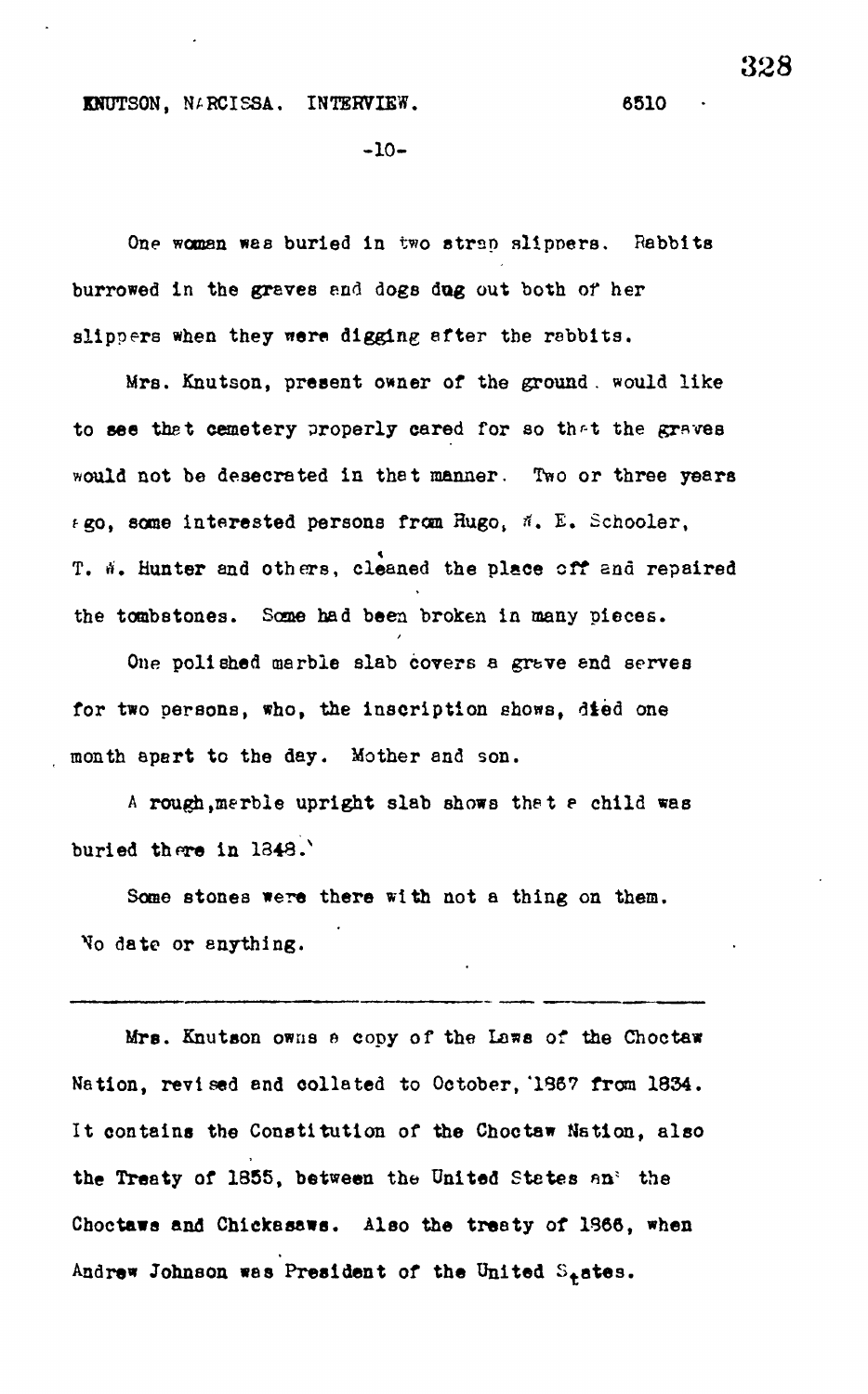329

 $-11-$ 

Narcissa said that when she was born, about 12 miles southwest of Antlers, on Beever Creek, that there was no An'lprs then. Colbert's store , away up *on Ten* Mile Creek, fifteen or twenty miles away, was there they had to go for sugar, coffee and such things as they just had to buy. They raised the most of the things they ate.

"We used to tan cow hides from which to heve our shoes made. There were shoemakers all over the country. The shoes were made with wooden pegs, of hickory, dog wood, bois d'arc, or sassafres.

»e hed no doctors much in those days either. Mother raised her family and there w&s never a doctor in the house. If a woman needed scsistsnce in confinement we sent for old granny women, who knew what to do.

>\*e had moved to Antlers, or nearly to where Antlers i-~ now, when I married Robert Frazier. I \*as sixteen *end.* he was ebout forty. I was his fourth wife. He wes a preacher and motte r thought him suoh s fine man. She managed the match. He was a full blood Indian. #e moved up on Ten Mile <sup>C</sup>reek and lived there sbout a year. Then we moved to the old Academy grounds and buildings in April, 1882.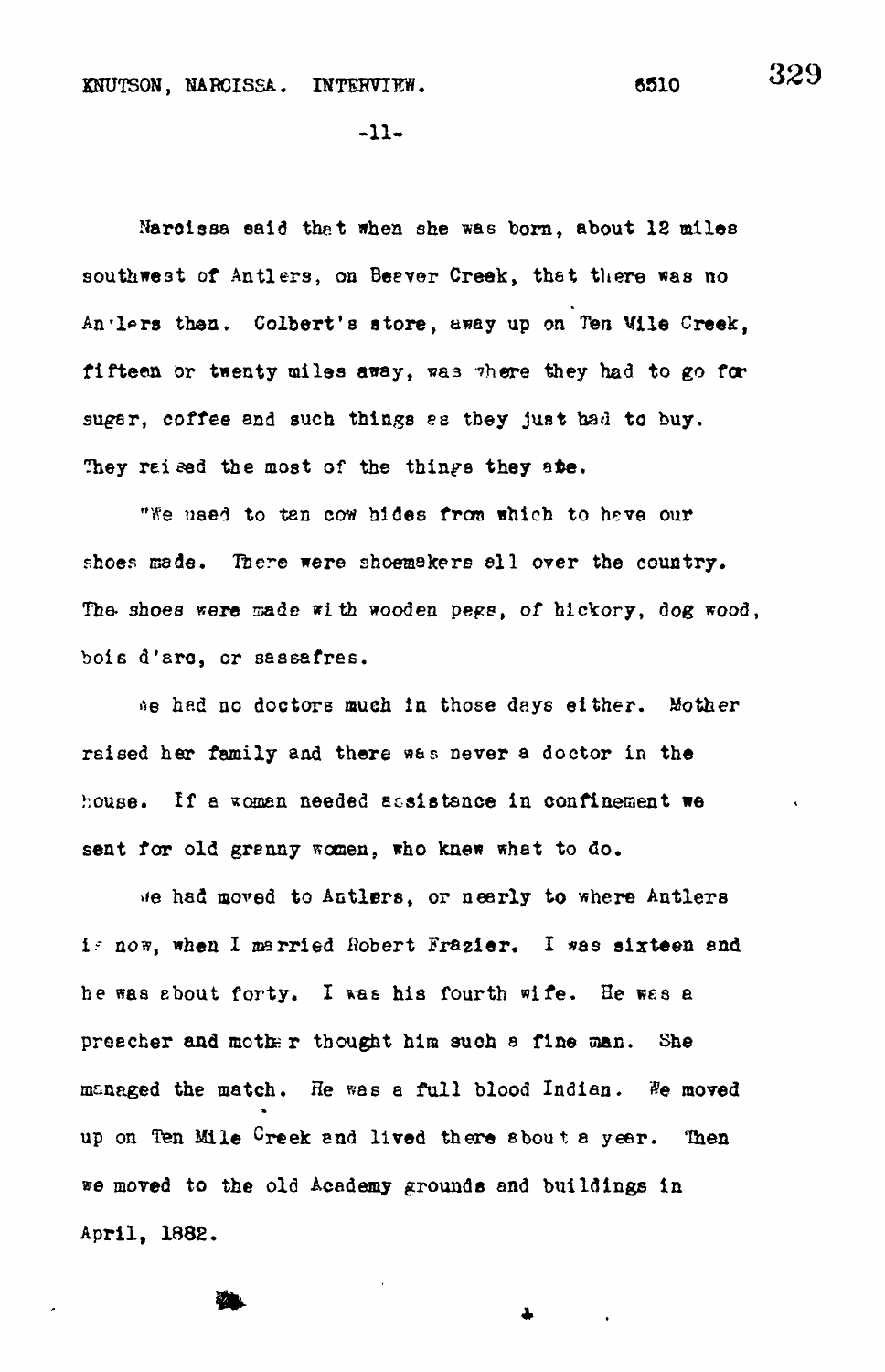KNUT50N, N.HCISSA. INTPRVIKW. 6510

-13-

In a few years a doctor was comparatively near us, Dr. O. N. Tucker. He was out west of Doaksville. Once when my oldest child had bold hives I went down there and stayed a week at Dr. Tucker's. There were Indian doctors but we never used them.

This was a sparsely settled country then. Solves were so bad that they would howl until way up in the morning, nine and ten o'clock. I'd blow the hunting horn to make them stop. That would stop them because they realized that man wes near. My nearest neighbor was two miles away when I first came up here.

Spencer was a mixed school for a while, but in the Fall before we ceme in the Spring they sent the girls to Wheelock Academy down in rhet is now KcCuftain County end the boys to New Spencer near Nelson. There were remuents of groceries in the barrels in the store house when we came here, brown sugar, coffee, flour, etc. We always had big crowds to feed. The old acedemy buildings were used to hold big meetings in, and my hueband being a preacher we had a lot of folks.

Cane was plentiful. The first year we were here, my husband and the boys killed a hundred and sixty deer. They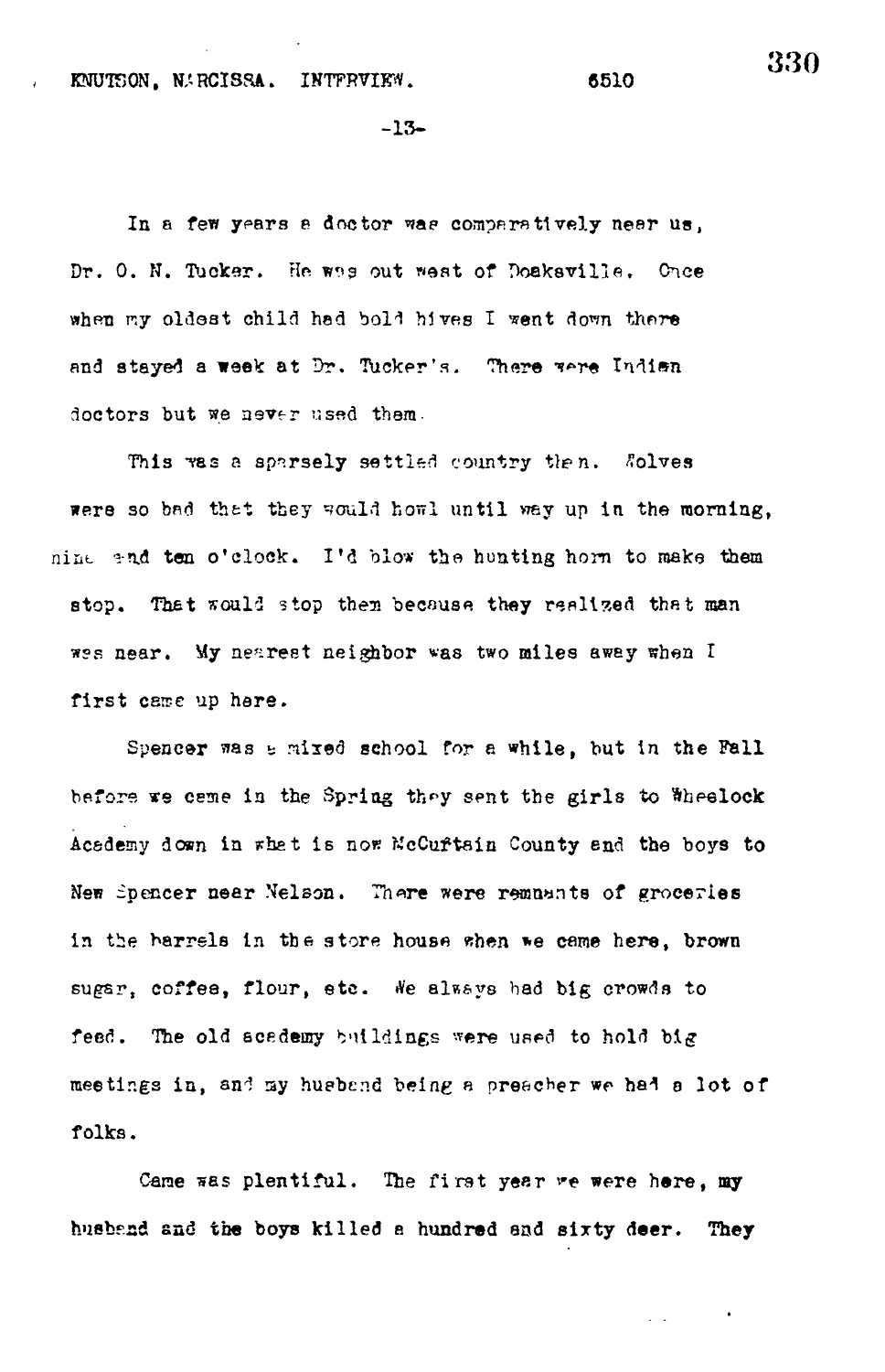**/ X**

**-14-**

would go out at night with hunters' lights on their hats and shine the eyes of the deer and kill them. I have killed three deer. Though I never went hunting but once, and that was opossum hunting one night. M^ firi t deer *ceme* to the house, I put the *dogs* after it and followed them down to the creek, nhich w&3 frozen over aad the *1O%Q* caught it on the ice. I ran in and knocked it in the head and dragged it to the house and skinned it, alone. Another one came up to the yard and I set the dogs upon it and another woman and I followed and when they bayed it down on the creek we ran in and clubbed it to death and skinned it and carried it to the house on a pole. The other one I shot with the shotgun not far from the house.

John D. Knutson, 77 yeer old white man, husband of Narcissa Aahford-Frezier-Harnon-Knutson, said he first came to the Indian Territory. Chootaw Nrtion, in 1389 with a bunch of borsea to trade ?nd traffi c rith the Indians. He aaid he crossed Red River at the ferry east of Clarksville. Texas; came on up the old Military Trail and into the mountains; and that, before he went back to Texos, he visited the old court ground at /likchi end sew an Indian whipped--90 lashes he said they gave him, and that Indian